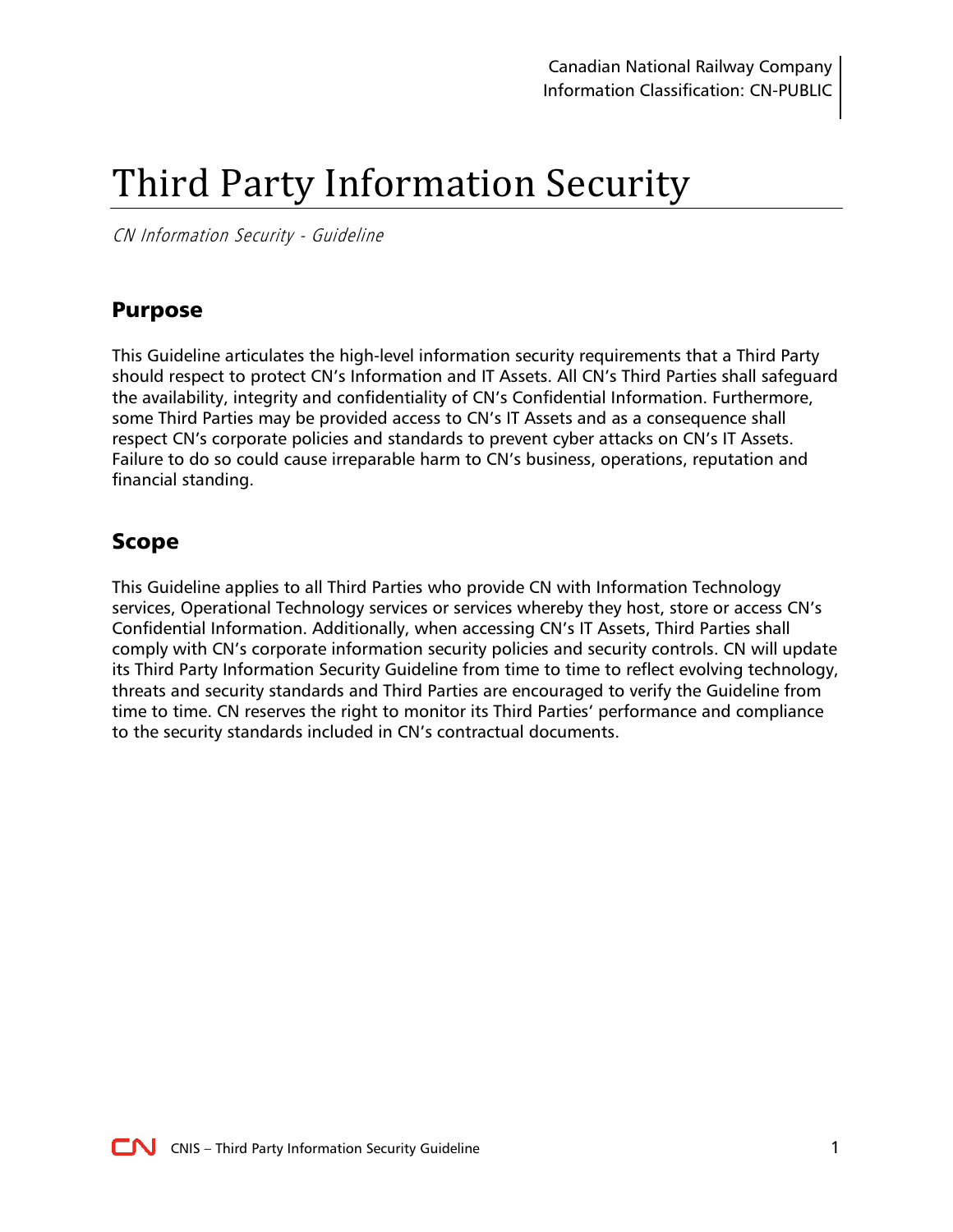Canadian National Railway Company Information Classification: CN-PUBLIC

# <span id="page-1-1"></span><span id="page-1-0"></span>Document details Key dates

Published on 9/3/2018

Ownership**:** InfoSec

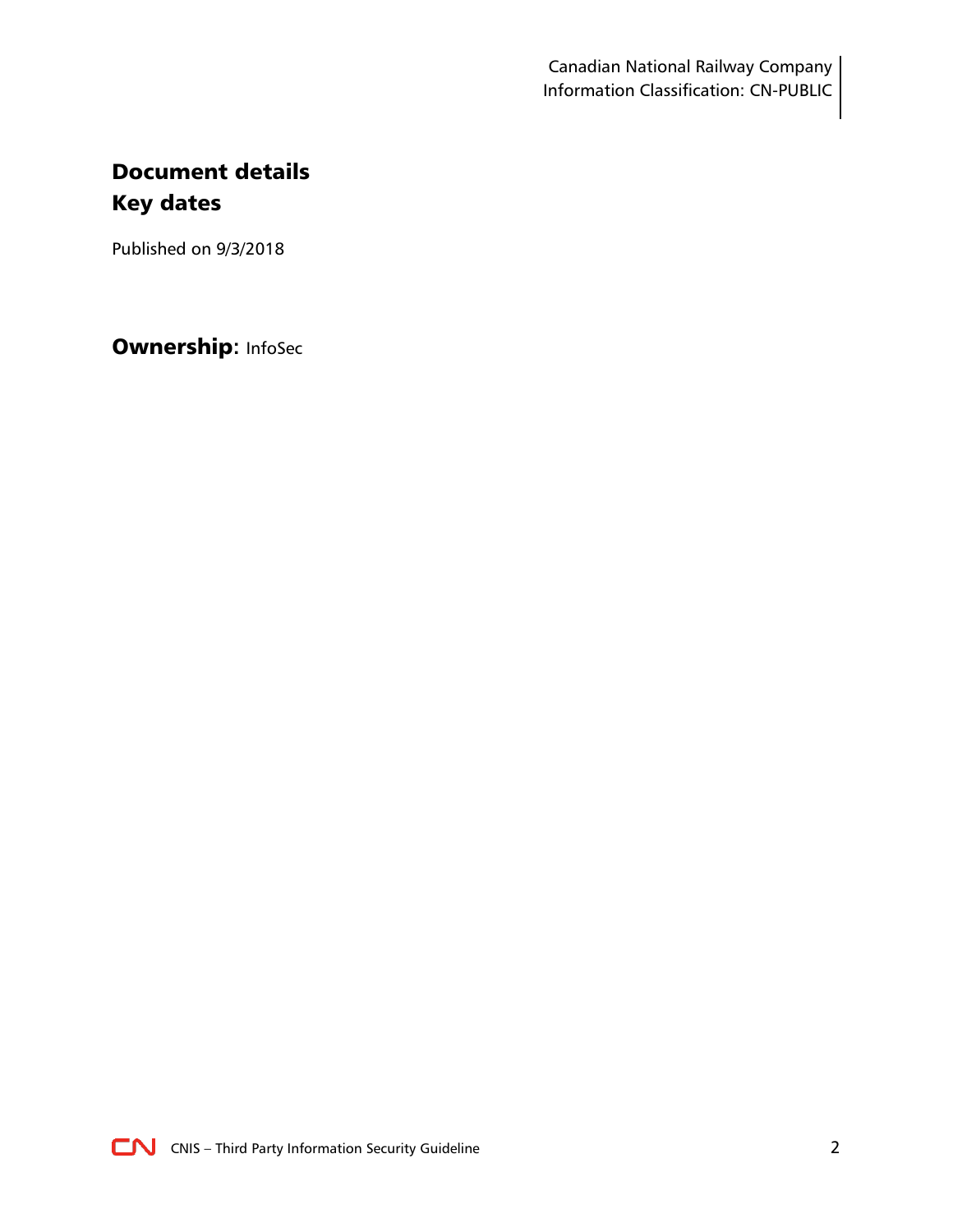# **Table of Contents**

| 1 <sub>1</sub> | Information Security Certifications, Frameworks and Standards 5         |  |
|----------------|-------------------------------------------------------------------------|--|
| 2.             |                                                                         |  |
| 3.             |                                                                         |  |
| 4.             |                                                                         |  |
| 5.             |                                                                         |  |
| 6.             |                                                                         |  |
| 7.             |                                                                         |  |
| 8.             |                                                                         |  |
| 9.             | Consequences of Non-Compliance to CN's Information Security Policies  8 |  |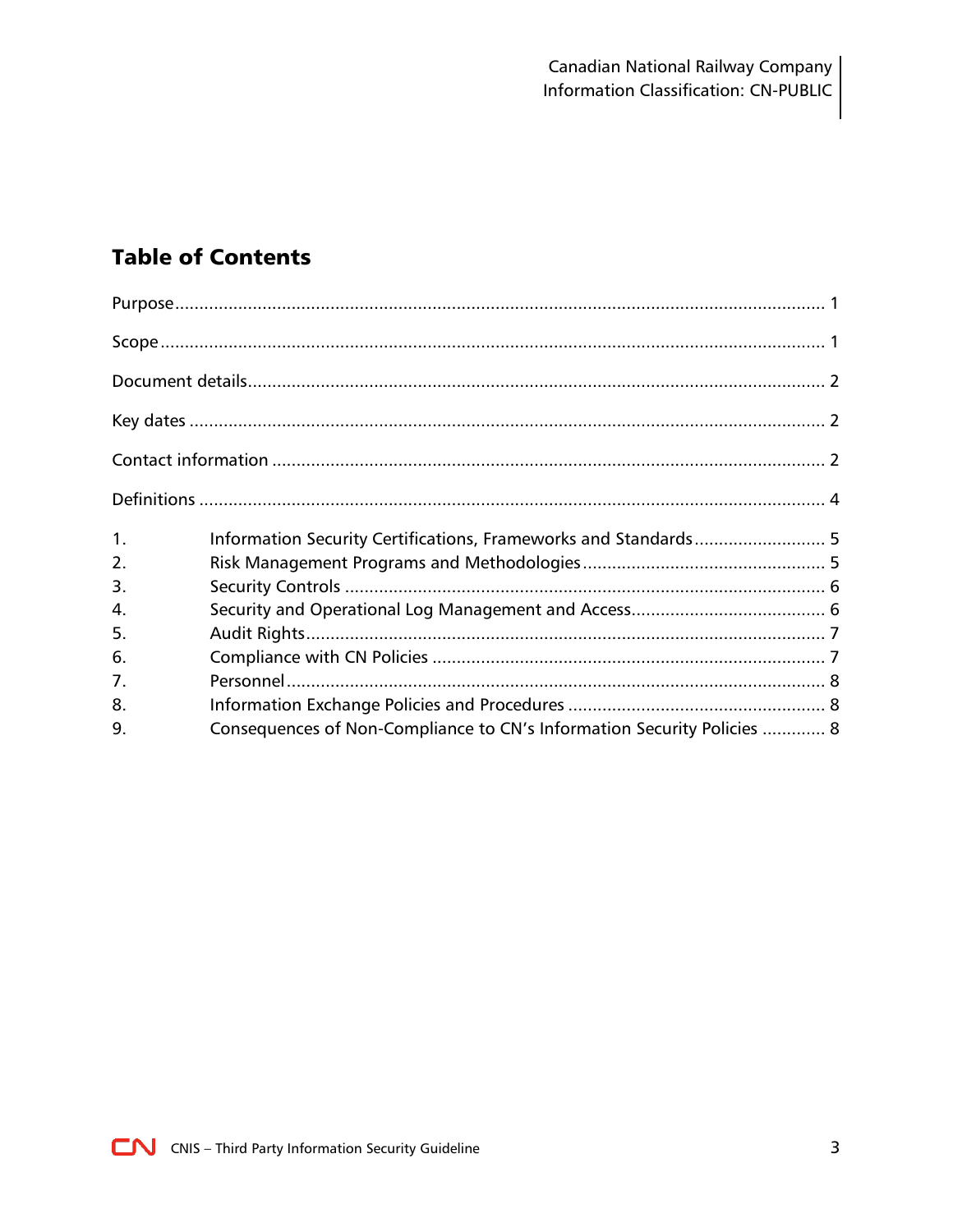# <span id="page-3-0"></span>**Definitions**

Confidential Information means protected information such as critical infrastructure information, sensitive security information and any information that is confidential by its nature, whether it is marked confidential or restricted or not, that is communicated by CN to a Third Party and that CN desires for a Third Party to keep confidential and use only for the purpose of its relationship with CN. Examples of Confidential Information include:

- CN's commercially or competitively sensitive, proprietary or private information including information of a business, commercial, industrial, scientific, strategic, or technical nature
- formulas, processes and mechanisms CN Intellectual Property
- data, plans, drawings, in particular operational, commercial financial or investment plans
- 
- 
- 
- internal communications, memoranda, presentations
- 
- CN's personal identifying information CN's personal health information
- all data that is classified as CN-INTERNAL, CN-CONFIDENTIAL and CN-RESTRICTED, in any form including paper, electronic, video or voice recording data.
- 
- new product, brand and marketing strategies, plans and forecasts, strategic alliances, development of new products and business areas
- business and strategic operating plans **business and strategic operation** peeds, purchasing history, rates, specifications and preferences
- contracts and agreements **interpretent contracts** and agreements **interpretent of the set of the legal information including that covered by legal** privilege
	- corporate transactions, mergers and acquisitions competitive intelligence and market information compiled for CN
		- information about CN's IT systems, infrastructure and operations
- supplier lists and the component of the corporate data
	-

Third Party means suppliers, governments, non-governmental organizations or any other entities (including their Personnel) with whom CN has a relationship and may share its Confidential Information with.

**Personnel** means Third Party's employees, agents, consultants, subcontractors or representatives, if any, involved in the supply of services.

CN IT Assets means the information technologies, operational technologies and environments, networks, equipment, computers, systems, devices, servers, applications, software, services, facilities and infrastructure.

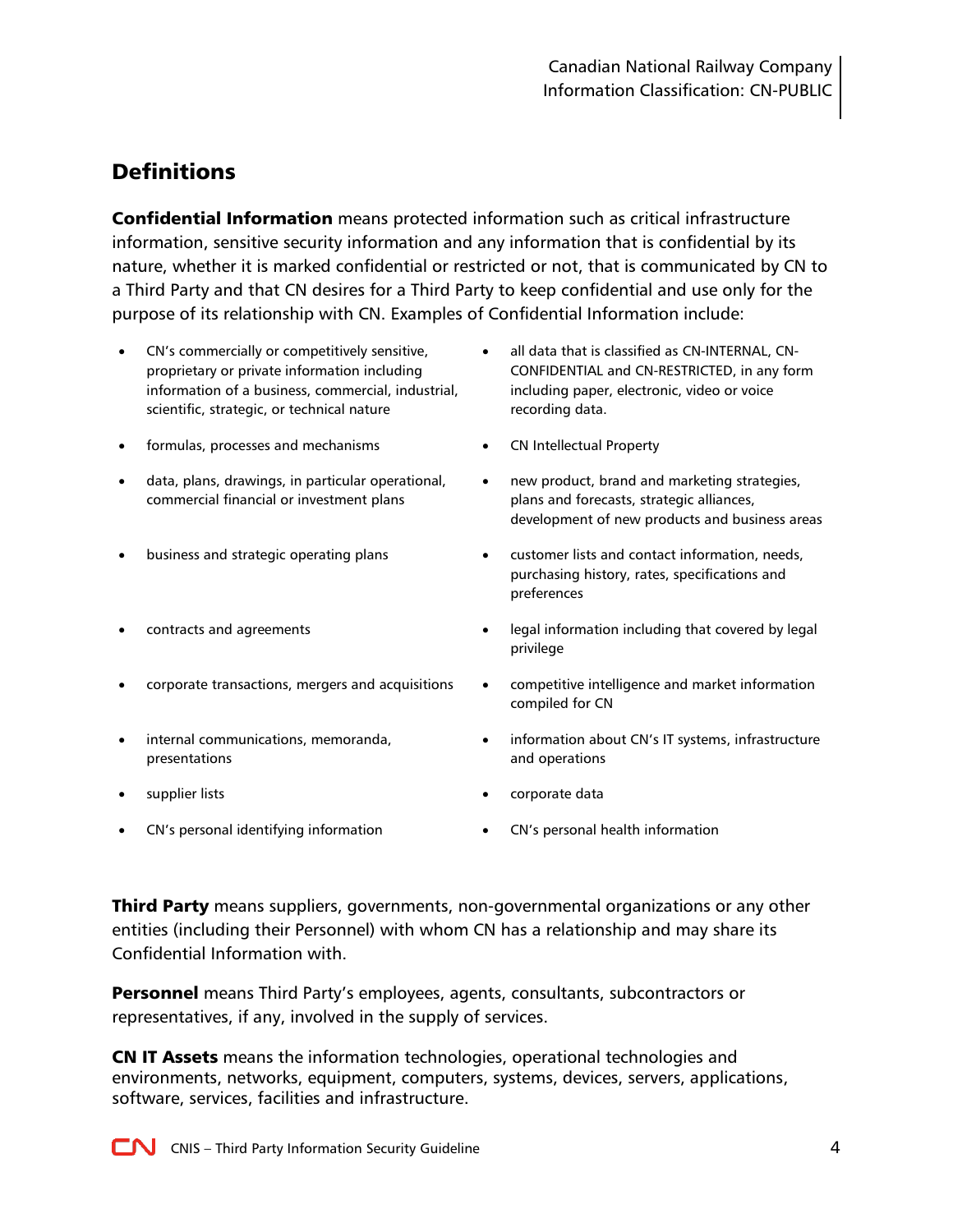## <span id="page-4-0"></span>**1. Information Security Certifications, Frameworks and Standards**

- 1.1. Third Parties shall implement a comprehensive and structured approach to protecting CN's Confidential Information. Their approach should include an information security program comprised of security policies, standards, procedures and controls. Third Party information security programs should either be aligned with, certified by, or adopt the current versions of, one or more of the following:
	- ISO/IEC 27000 series information security standards and/or certifications
	- NIST Cybersecurity Framework
	- US Government FedRAMP certification
	- Cloud Security Alliance (CSA) STAR certification
	- AICPA SSAE 16 SOC 1 Type 2
	- AICPA SOC 2 Type 2 Attestation or SSAE 18
	- ISAE 3402 Assurance Standard applied to information security
	- CSAE 3416 (Canadian equivalent to AICPA SOC 2)
- 1.2. Third Parties should evaluate and monitor their exposure to security risks and other threats and take appropriate measures to address the associated risks to their facilities, IT Assets, as well as CN Confidential Information.
- 1.3. Third Parties should review the following document titled AAR Rail Information Security Committee Cyber Security Effective Practices for Information Technology Procurement. This document is available at [https://www.aar.org/data/cyber-security](https://www.aar.org/data/cyber-security-effective-practices-for-information-technology-procurements/)[effective-practices-for-information-technology-procurements/.](https://www.aar.org/data/cyber-security-effective-practices-for-information-technology-procurements/) It contains a set of recommended practices for securing rail systems.
- 1.4. Third Parties should formalize and document their information security program and security controls in a set of policies, standards, and procedures that can be made available to CN upon request.

#### <span id="page-4-1"></span>**2. Risk Management Programs and Methodologies**

- 2.1. Third Parties should adopt a comprehensive and structured approach to risk management that identifies and mitigates risks associated with their IT Assets and information security program such as:
	- ISO/IEC 27005
	- ISACA COBIT 5
	- NIST SP 800-30
	- Information Security Forum IRAM 2
	- FAIR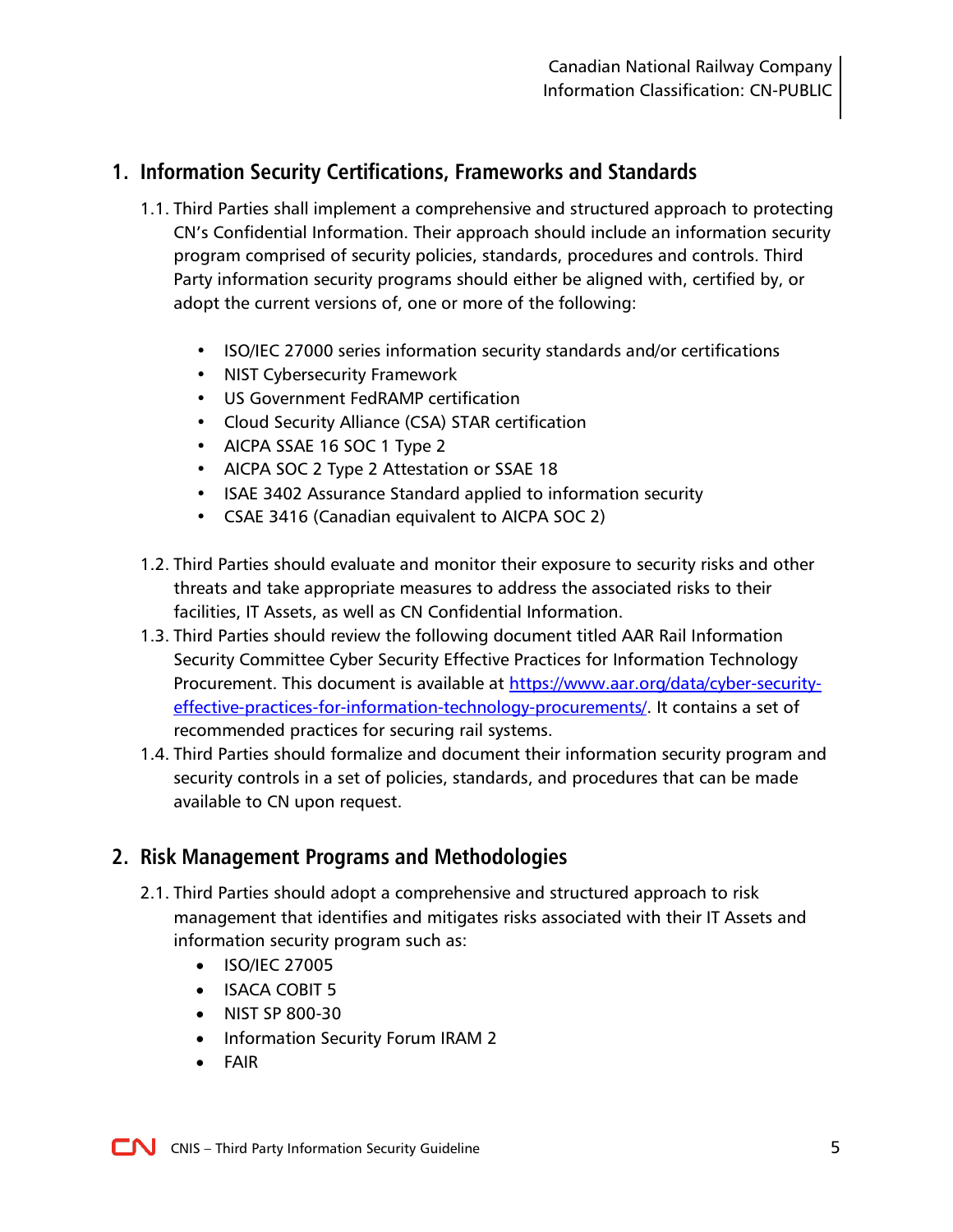2.2. Third Parties should evaluate and monitor their exposure to information security risks and threats through regular review and take appropriate actions to address the associated risks to their IT Assets and CN's Confidential Information. Findings from these reviews shall be made available to CN upon request.

# <span id="page-5-0"></span>**3. Security Controls**

- 3.1. Third Parties should implement information security controls. A minimum set of examples would include:
	- robust and documented change control processes, including regular release management cycles, preferably following well-known practices such as ITIL
	- vulnerability management, security patches/fixes and changes to IT Assets shall be controlled and follow standard change management procedures and approved operational change windows, which, where appropriate, may be agreed between CN and Third Party
	- development, test, production and/or backup environments that are physically and logically separated to reduce the risk of unauthorized access or changes to production environments
	- controls to prevent changing, copying or altering any code belonging to CN without prior written permission
	- back-up and retention policies that define frequency of back-ups and retention cycles for all data and environments as required for the performance of their services in accordance with any agreements for such services
	- intrusion detection, prevention, and recovery controls that protect against malicious code and maintain all anti-virus software and signatures current and actively running to detect and remove malware
	- detection tools that help protect users from downloading programs or other material from the Internet or use of any type of removable media (including USB, CD/DVD media) on Third Party IT Assets that may store, access or process CN Confidential Information unless they have been authenticated as originating from a trusted source and scanned for viruses
	- password complexity standards to mitigate weak password threats
	- network and physical perimeter security
	- secure software development practices (commonly known as S-SDLC)

#### <span id="page-5-1"></span>**4. Security and Operational Log Management and Access**

- 4.1. Third Party IT Assets should be configured with log management capabilities that:
	- track security and operational events, incidents, activities, access to information or programs, system events such as alerts, console messages and system errors,

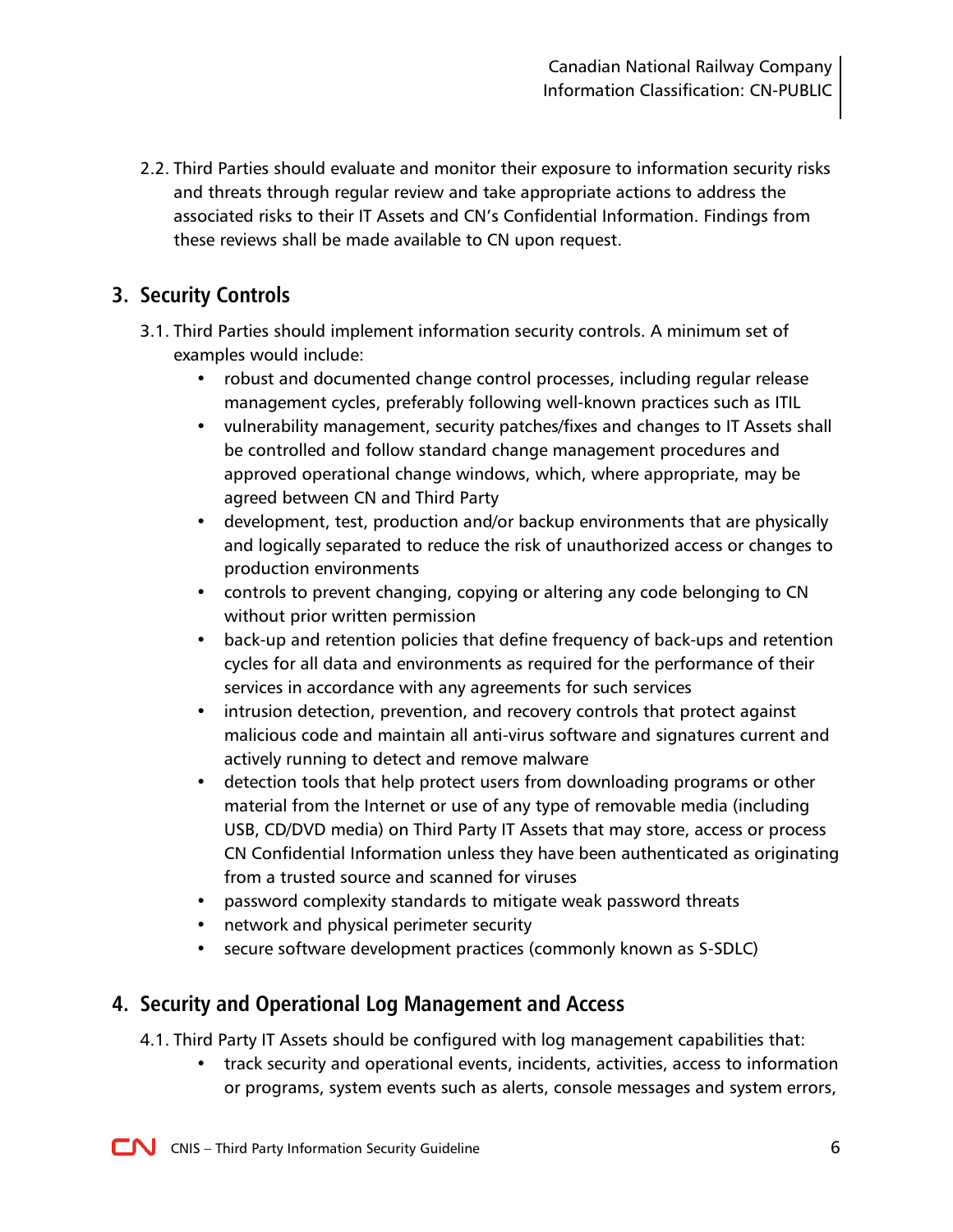and detection, prevention, and recovery controls with respect to all aspects of the relationship with CN and services managed by Third Party

- manage log lifecycles and retain them beyond the business services or relationship purpose, or longer where specified in the relevant agreement and/or where required by laws or regulations applicable to the services or relationship of the Third Party
- are protected against tampering and unauthorized access.
- 4.2. Third Parties may be asked to make relevant log information available to CN either regularly or upon request for audit and archival purposes.

# <span id="page-6-0"></span>**5. Audit Rights**

- 5.1. To perform security assessments, and upon reasonable notice, Third Parties shall permit CN or its partners (including government regulators requiring inspections of CN) to access CN's Confidential Information that is hosted, stored, accessed or otherwise processed in Third Party's IT Assets. Security assessments shall include, as applicable, the following:
	- network vulnerability assessments
	- review of high-level design and topology of the information security services
	- review of configuration files for IT Assets
	- review of technical and security controls in the data center and associated IT operations
	- forensic investigations for cybersecurity incidents.

#### <span id="page-6-1"></span>**6. Compliance with CN Policies**

- 6.1. When a Third Party accesses CN's IT Assets, CN's corporate information security policies, standards and procedures apply and the Third Party shall respect them and any specific instructions provided by CN with respect to a specific engagement, mandate, agreement, access or statement of work. In particular, it is forbidden for Third Parties to:
	- attempt to circumvent or override CN's security controls
	- act in a way that constitutes a violation of criminal law
	- participating in phishing or other unauthorized access or disclosure schemes
	- seek or gain unauthorized access to, or attack the integrity of, CN IT Assets or attempt to do so
	- wilfully or recklessly spread computer viruses
	- remove or tamper with security safeguards, controls or systems installed or configured by CN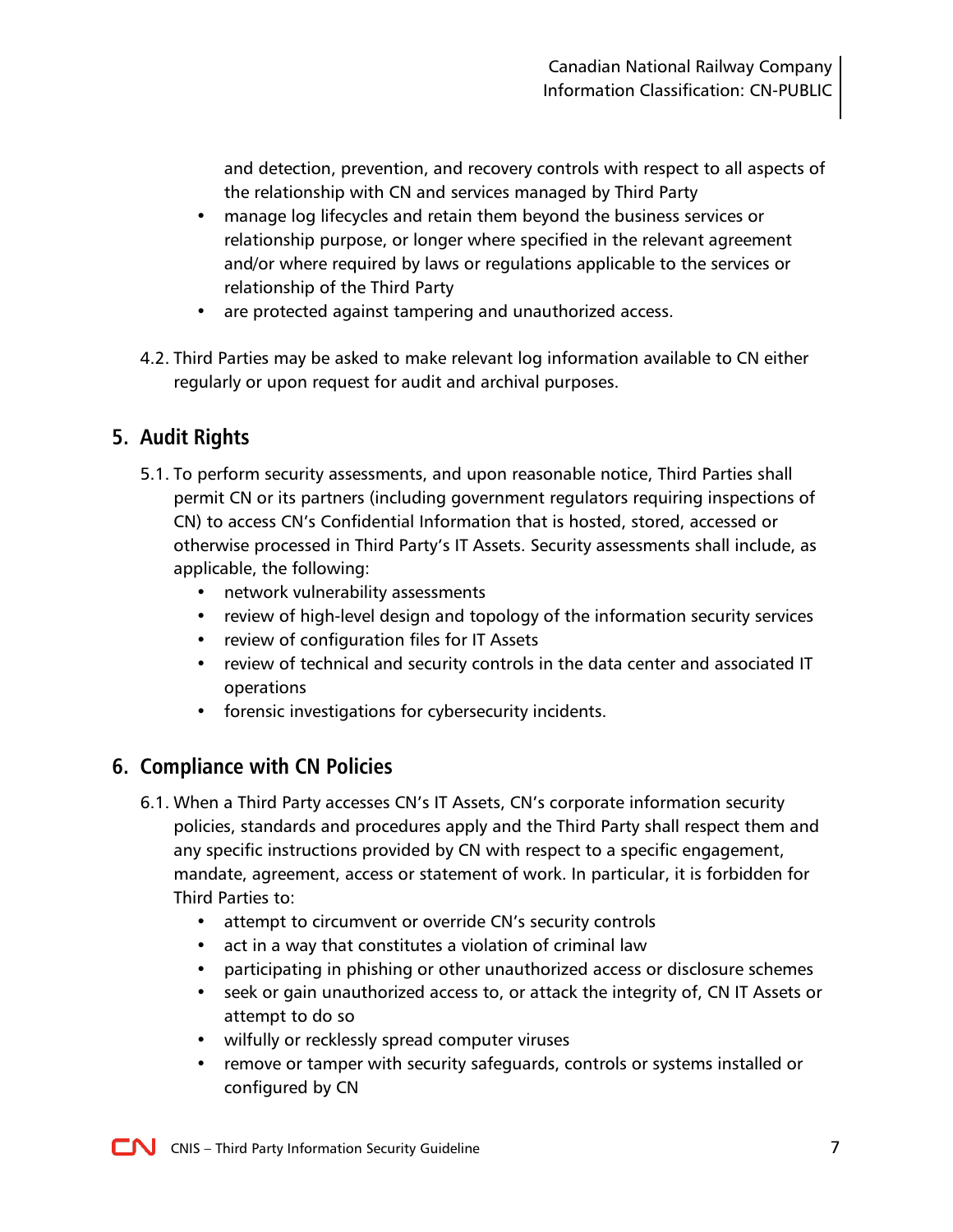- destroy, alter or encrypt CN Confidential Information, inadvertently or with the intent of making it inaccessible to CN
- intercept, listen in on or interfere with CN's voice, data or other electronic communications
- use CN IT Assets for any purpose other than the purpose they are intended for or the Third Party's defined mandate or services, notably it is prohibited to run a personal business or conduct business transactions unrelated to the performance of their duties for CN.
- 6.2. CN IT Assets that are made available to Third Parties remain CN's sole property. Third parties shall have no expectation of privacy when using CN's IT assets nor expect that anything that is stored or received on or sent from CN's IT Assets is Third Party's private property or information. In particular, CN may, from time to time monitor, review, intercept, access, modify or delete any files or communications stored on or exchanged through CN's IT assets, including non-business information, without notice.

#### <span id="page-7-0"></span>**7. Personnel**

- 7.1. The Third Party is responsible for the acts and omissions of its Personnel and as such shall for all Personnel who may have access to Third Party IT Assets or have access to or custody of CN IT assets, facilities, and/or CN Confidential Information shall:
	- conduct relevant background and reference checks
	- provide suitable information security training and awareness program
	- manage their Personnel's performance in securing CN's IT Assets and CN's Confidential Information.

# <span id="page-7-1"></span>**8. Information Exchange Policies and Procedures**

8.1. Third Parties shall use best practices for the exchange of information, for example, use secure managed file transfer services and/or secure email tools when sharing or exchanging CN Confidential Information with CN or any other Third Party.

#### <span id="page-7-2"></span>**9. Consequences of Non-Compliance to CN's Information Security Policies**

- 9.1. Any Third Party who violates CN's information security policies may be subject to termination of the relationship or contract between the CN and Third Party.
- 9.2. CN may, at its sole discretion, remove a Third Party's access to CN's Confidential Information and/or certain IT Assets.